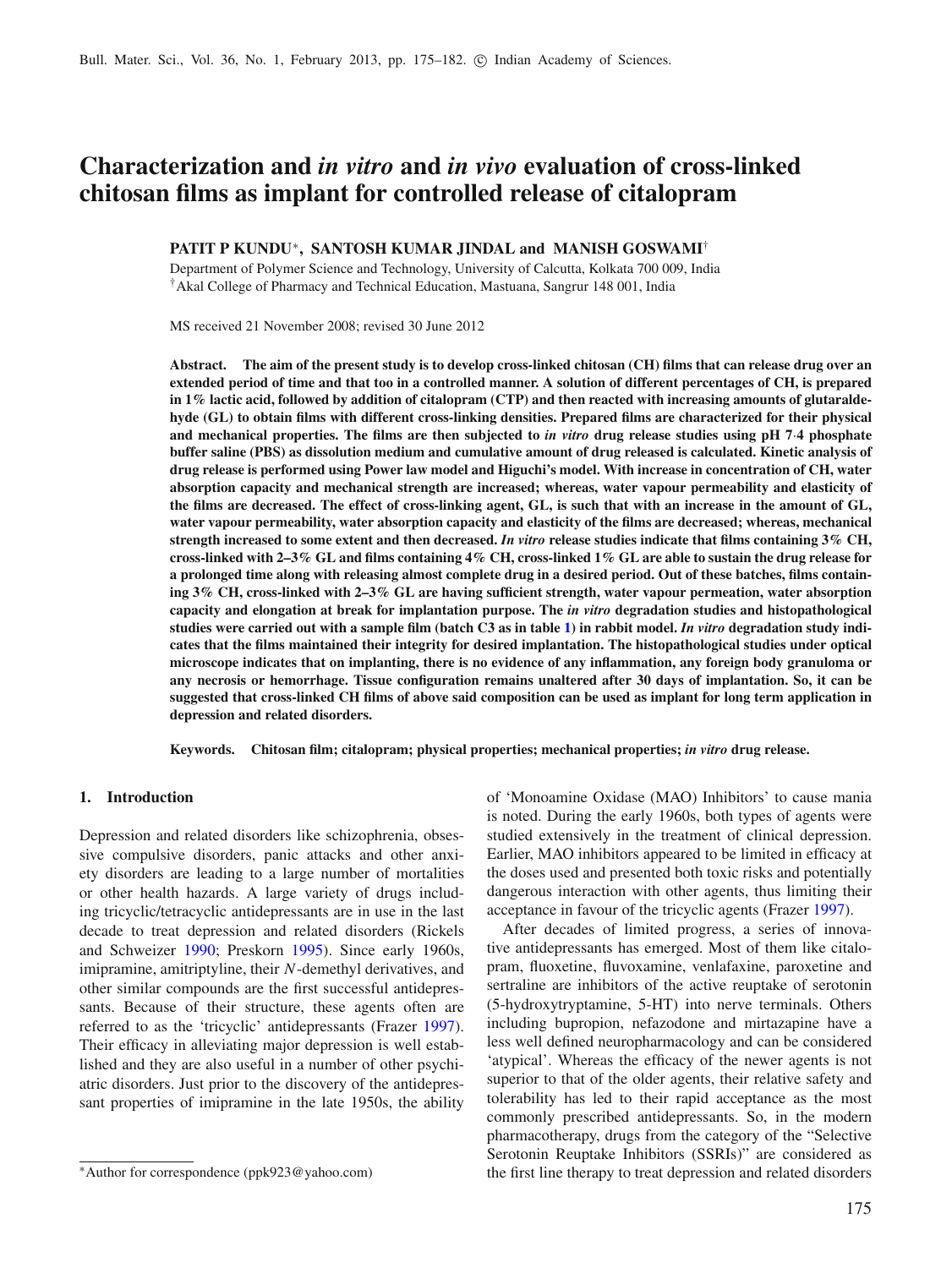because of their documented efficacy and rather advantageous side effect profile as compared to tricyclic/tetracyclic antidepressants (Andrews and Nemerof[f](#page-7-3) [1994](#page-7-3)).

Chitosan is a biopolymer, obtained by *N*-deacetylation of chitin, which is the second most abundant polysaccharide on the earth after cellulose. It is commercially available from a stable renewable source, i.e. shellfish waste (shrimp and crab shells) of the sea-food industry (Arvanitoyannis *et a[l](#page-7-4)* [1998;](#page-7-4) Crin[i](#page-7-5) [2006](#page-7-5)). It has been reported that chitosan is a potentially useful pharmaceutical material owing to its good biocompatibility and low toxicity (Thomas and Sharm[a](#page-7-6) [1990\)](#page-7-6). For these reasons, chitosan has been used in many applications in the formulations employed in drug delivery (Miyazaki *et a[l](#page-7-7)* [1981](#page-7-7); Gupta and Kuma[r](#page-7-8) [2000](#page-7-8)). Since chitosan can be hydrolyzed by lysozyme, it is also one of the biodegradable polymers in nature. The degradation rate of chitosan can be controlled by changing its polymer composition (i.e. the copolymerization ratio of glucosamine to *N*-acetylglucosamine or the length of acyl side-chain on *N*-acetylglucosamine) and/or its molecular weight (David *et a[l](#page-7-9)* [1992;](#page-7-9) Tomihata and Ikad[a](#page-7-10) [1997\)](#page-7-10). Furthermore, the degraded products of chitosan are nontoxic, nonimmunogenic and noncarcinogenic (Muzzarell[i](#page-7-11) [1993\)](#page-7-11). Chitosan membranes have been explored in many cases, such as enzyme immobilization and cationic specimen transportation (Miao and Ta[n](#page-7-12) [2000](#page-7-12); Adriano *et a[l](#page-7-13)* [2005\)](#page-7-13), protein separation and concentration (Bayramocglu *et a[l](#page-7-14)* [2003;](#page-7-14) Vieira and Bepp[u](#page-7-15) [2006](#page-7-15)), controlled ingredientrelease (Blanco *et a[l](#page-7-16)* [2000;](#page-7-16) Mi *et a[l](#page-7-17)* [2001](#page-7-17); Wang *et a[l](#page-7-18)* [2005](#page-7-18)) and environmental applications (Ngah *et a[l](#page-7-19)* [2002;](#page-7-19) Beppu *et a[l](#page-7-20)* [2004;](#page-7-20) Guiba[l](#page-7-21) [2004](#page-7-21); Vieira and Bepp[u](#page-7-22) [2005\)](#page-7-22). Chitosan is a well known filmogenic material. Further treatments are usually done in order to turn chitosan more bacteriostatic and to improve chemical and mechanical resistance. A study has explored a very interesting route to modify chitosan functional groups, mostly composed of amino groups, using glutaraldehyde (Vieira and Bepp[u](#page-7-22) [2005\)](#page-7-22). For most of the drug delivery applications, the chitosan should be cross-linked due to its hydrophilic properties. Studies have shown that the glutaraldehyde cross-linked chitosan microspheres have a long-acting biodegradable ability suitable for controlleddelivery of many drugs (Jameela *et a[l](#page-7-23)* [1994,](#page-7-23) [1998;](#page-7-24) Jameela and Jayakrishna[n](#page-7-25) [1995](#page-7-25); Genta *et a[l](#page-7-26)* [1998\)](#page-7-26). Cross-linking of chitosan using glutaraldehyde makes it less susceptible to degradation by lysozyme. Additionally, the glutaraldehyde cross-linked chitosan microspheres have been shown to have the ability for long-acting delivery of drugs (Jameela *et a[l](#page-7-23)* [1994;](#page-7-23) Jameela and Jayakrishna[n](#page-7-25) [1995\)](#page-7-25). In a study, heterogeneous cross-linking with glutaraldehyde have shown to produce more hydrophobic structures in chitosan membranes (Beppu *et a[l](#page-7-27)* [2007](#page-7-27)).

The development of a new, safe, specific and effective dosage form is an integrated time and cost intensive venture. Pharmaceutical manufacturers have shown a renewed interest in improving the already existing dosage forms and developing more sophisticated drug delivery systems employing the principles of modified drug administration and release technology. Implantable drug delivery is one of such technologies, by which a pharmaceutical formulation having better absorption, better site specificity, prolonged release, reduced dosing frequency and low toxicity have been designed.

Implants offer several advantages over other drug delivery systems such as (i) slow drug absorption for prolonged time period, (ii) by-passing first pass metabolism, (iii) reduced gastro-intestinal side effects, (iv) reduced dosing frequency and increased patient compliance, (v) small dose is sufficient to elicit the action, (vi) better drug plasma concentration profile, (vii) release the drug in a rate controlled manner which leads to enhanced effectiveness and reduction in side effects, (viii) increased biological activity due to better site specificity and (ix) readily retrievable by medical personnel to terminate medication.

The main advantage for which we considered to choose implantable drug delivery for the treatment of depression was patient compliance. Often in the case of therapy for depression and related disorders, patient does not take drug regularly or stops in between, whenever the mood is altered or elevated. In India, due to trend of Ayurvedic treatment and misconceptions of depression relating with madness, many patients try to avoid antidepressants. Implants by virtue of their mode of delivery i.e. non-visibility of formulation ingestion, overcome this problem.

Sezer *et a[l](#page-7-28)* [\(2007](#page-7-28)) reported that the chitosan film containing fucoidan can be used as a wound dressing material for healing of dermal burn. Thus, chitosan films can be used in the dermal region for the release of citalopram, an antidepressant.

The present study is aimed at developing modified drug delivery system containing antidepressant drug, citalopram. Patient compliance is the major factor, especially in the case of depressed patients, for which we have considered to investigate a modified drug delivery system based on chitosan that can release an antidepressant over an extended period of time (21–30 days) and that too in a controlled manner.

## **2. Materials and methods**

### 2.1 *Materials*

Citalopram was obtained as a gift sample from Ind-Swift Ltd., Parwanoo (H.P.), India. Chitosan (purified, degree of deacetylation, 85%) was obtained from Indian Sea Foods, Cochin, India. All other chemicals and reagents used were of analytical grade.

## 2.2 *Preparation of citalopram–chitosan films*

Chitosan (CH) was dispersed in 1% lactic acid solution and heated to 100◦C. After adjusting the temperature to 30◦C, citalopram (CTP) (3%) was added into chitosan solution, stirred thoroughly and followed by the addition of propylene glycol (2·5%) as a plasticizer. To this mixture, glutaraldehyde (GL) (stock solution, 25% w/v) was quickly added while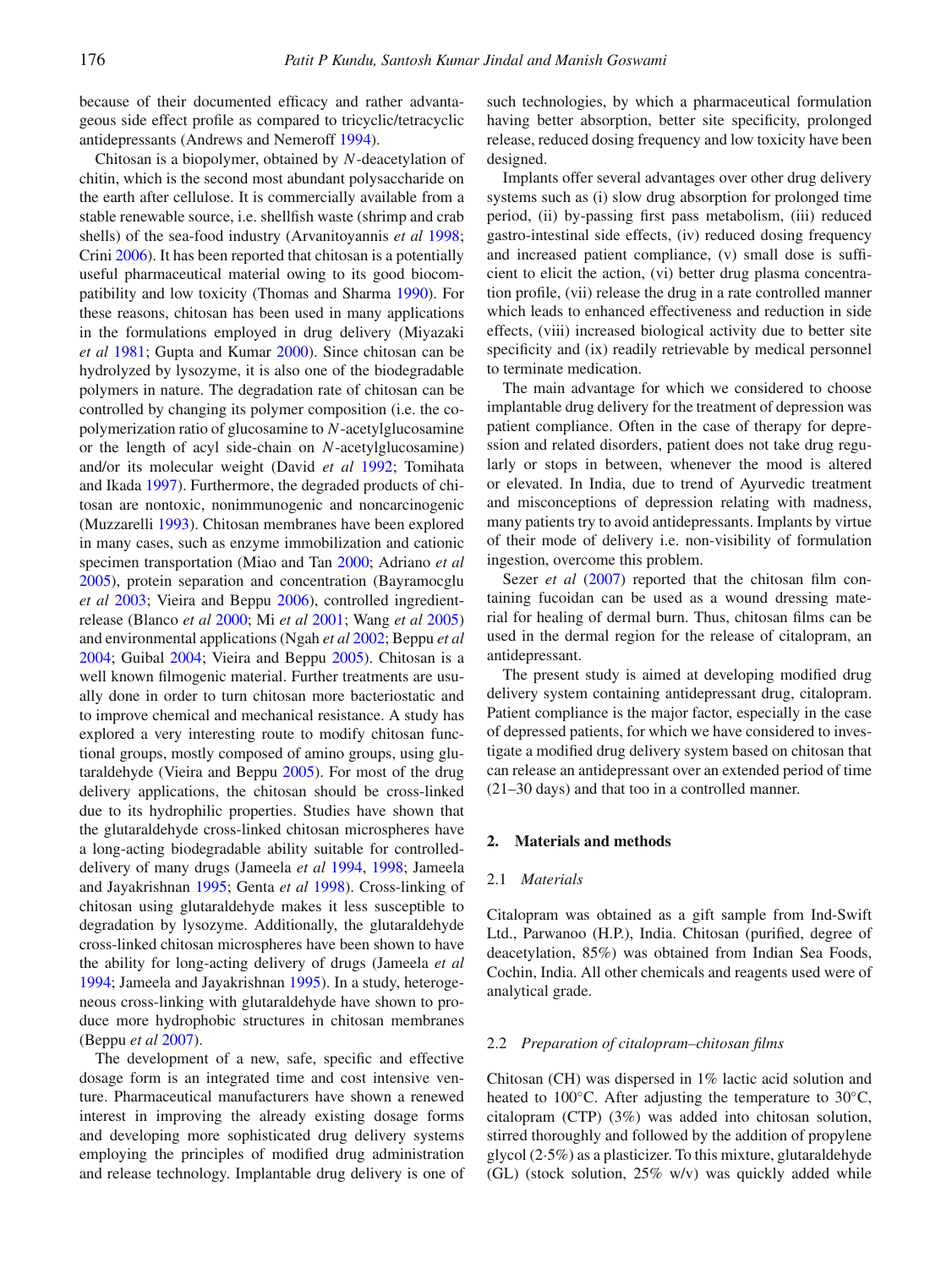stirring. Immediately, the resulting mixture was transferred into a petri dish and kept in a hot air oven at 40◦C for drying. Amount of CH and GL added were varied in different batches as shown in table [1.](#page-2-0) After drying, the films were peeled off and stored in an air tight container at room temperature until further investigation. Codes *A*, *B*, *C* and *D* represent films prepared with 1, 2, 3 and 4% CH, respectively. Batches *A*1–*A*4, *B*1–*B*4, *C*1–*C*4 and *D*1–*D*4 represent films cross-linked with 1–4% concentration of GL in all cases.

## 2.3 *Cross-link density measurement*

The cross-link density of the films was quantified by adsorption measurements of the negatively charged dye, eosin, from a hydroalcoholic solution (Gliko-Kabir *et a[l](#page-7-29)* [2000](#page-7-29)). In different studies, about 0·2 g of each film was incubated in 2 ml of 0·05 mg of eosin in 1:1 ethanol : water solution for 3 h at room temperature. The films were then removed and the eosin concentration in the incubation medium was measured spectrophotometrically (520 nm), using a six-point calibration curve. The films were then rinsed with water, dried in acetone (48 h) and weighed. The amount of eosin adsorbed, which was calculated from the initial and final concentrations of eosin in the bathing solution, was normalized to the dry weight of each film.

# 2.4 *Water vapour permeability of films*

The prepared films were tied onto the mouth of borosilicate glass bottles (capacity, 30 ml; diameter of top hole, 22 mm) filled with anhydrous calcium chloride. All the bottles were put into a desiccator containing saturated sodium chloride solution (65  $\pm$  5% relative humidity) and stored in an oven maintained at 25±1◦C. The average area available for vapour permeation was  $14.5 \text{ cm}^2$ . After 28 days, the containers were weighed three times to test the reproducibility (Remunan-Lopez and Bodmeie[r](#page-7-30) [1997\)](#page-7-30).

## 2.5 *Water absorption capacity of films*

The films were suspended in glass bottles containing 25 ml of phosphate-buffer saline (PBS) pH 7·4 and incubated in a shaking incubator at 37◦C and 50 rpm. After a time interval of 12 h, the films were taken out, excess water was removed carefully with filter paper and then weighed immediately (Shu *et a[l](#page-7-31)* [2001](#page-7-31)). Measurements were performed three times to test the reproducibility.

## 2.6 *Mechanical properties*

The mechanical properties of the films were measured using a texture analyzer (TA. XT Plus, Texture Technologies, USA) equipped with a 5 kg load cell. A film strip (dimension,  $2 \times 2$  cm) was held between 2 clamps and pulled by the top clamp at a rate of 0·5 mm/s. The force and elongation were measured when the film broke off (Kalapathy *et a[l](#page-7-32)* [2000\)](#page-7-32). The values were the average of three experiments. The tensile strength and elongation at break were calculated by [\(1\)](#page-2-1) and [\(2\)](#page-2-2).

<span id="page-2-2"></span><span id="page-2-1"></span>
$$
TS = F/A^2,\tag{1}
$$

where TS is the tensile strength  $(N/mm^2)$ , *F* the breaking force  $(N)$  and A the cross-sectional area of sample  $(nm^2)$ .

$$
EB = (L - L_0/L_0) \times 100,
$$
 (2)

<span id="page-2-0"></span>**Table 1.** Designation, composition, physical and mechanical properties of cross-linked chitosan films.

| Batch no.      | Chitosan<br>$(\%$ w/v) | Glutaraldehyde<br>$(\%$ v/v) | Water vapour<br>permeability#<br>$(g \pm S.D.)$ | Water absorption<br>capacity<br>$(g \pm S.D.)$ | Tensile<br>strength<br>$(N \pm S.D.)$ | Film<br>elongation<br>$(\% \pm S.D.)$ |
|----------------|------------------------|------------------------------|-------------------------------------------------|------------------------------------------------|---------------------------------------|---------------------------------------|
| A1             | $1-0$                  | $1-0$                        | $15.4 \pm 0.5$                                  | $0.82 \pm 0.03$                                | $16.6 \pm 0.8$                        | $22.4 \pm 0.4$                        |
| A2             | $1-0$                  | 2.0                          | $14.7 \pm 0.2$                                  | $0.80 \pm 0.12$                                | $17.2 \pm 0.7$                        | $21.0 \pm 0.6$                        |
| A <sub>3</sub> | $1-0$                  | 3.0                          | $14.2 \pm 0.2$                                  | $0.76 \pm 0.06$                                | $17.0 \pm 1.2$                        | $20.7 \pm 0.1$                        |
| A4             | $1-0$                  | 4.0                          | $14.0 \pm 0.4$                                  | $0.73 \pm 0.02$                                | $16.8 \pm 1.2$                        | $20.4 \pm 0.2$                        |
| B1             | 2.0                    | $1-0$                        | $12.9 \pm 0.4$                                  | $1.65 \pm 0.04$                                | $38.1 \pm 2.3$                        | $17.6 \pm 0.6$                        |
| B <sub>2</sub> | 2.0                    | 2.0                          | $12.2 \pm 0.7$                                  | $1.58 \pm 0.06$                                | $45.6 \pm 1.4$                        | $16.8 \pm 0.5$                        |
| B <sub>3</sub> | 2.0                    | 3.0                          | $11.6 \pm 0.4$                                  | $1.50 \pm 0.04$                                | $42.9 \pm 0.8$                        | $16.3 \pm 0.5$                        |
| <i>B</i> 4     | 2.0                    | 4.0                          | $11.2 \pm 0.8$                                  | $1.47 \pm 0.04$                                | $39.5 \pm 1.3$                        | $15.7 \pm 0.4$                        |
| C <sub>1</sub> | 3.0                    | $1-0$                        | $9.6 \pm 0.5$                                   | $1.84 \pm 0.03$                                | $46.3 \pm 1.1$                        | $13.8 \pm 0.6$                        |
| C <sub>2</sub> | 3.0                    | 2.0                          | $9.4 \pm 0.2$                                   | $1.77 \pm 0.01$                                | $47.1 \pm 2.7$                        | $13.6 \pm 0.2$                        |
| C <sub>3</sub> | 3.0                    | 3.0                          | $8.8 \pm 0.2$                                   | $1.75 \pm 0.13$                                | $46.8 \pm 1.5$                        | $12.5 \pm 0.6$                        |
| C <sub>4</sub> | 3.0                    | 4.0                          | $8.8 \pm 0.3$                                   | $1.71 \pm 0.04$                                | $45.6 \pm 0.9$                        | $11.7 \pm 0.1$                        |
| D <sub>1</sub> | 4.0                    | $1-0$                        | $5.1 \pm 0.3$                                   | $1.95 \pm 0.07$                                | $48.2 \pm 0.8$                        | $6.8 \pm 0.4$                         |
| D2             | 4.0                    | 2.0                          | $4.6 \pm 0.2$                                   | $1.91 \pm 0.06$                                | $48.9 \pm 1.3$                        | $6.3 \pm 0.4$                         |
| D <sub>3</sub> | 4.0                    | 3.0                          | $4.2 \pm 0.1$                                   | $1.88 \pm 0.04$                                | $47.5 \pm 1.0$                        | $5.8 \pm 0.7$                         |
| D4             | 4.0                    | 4.0                          | $3.4 \pm 0.2$                                   | $1.85 \pm 0.06$                                | $47.1 \pm 1.7$                        | $5.1 \pm 0.5$                         |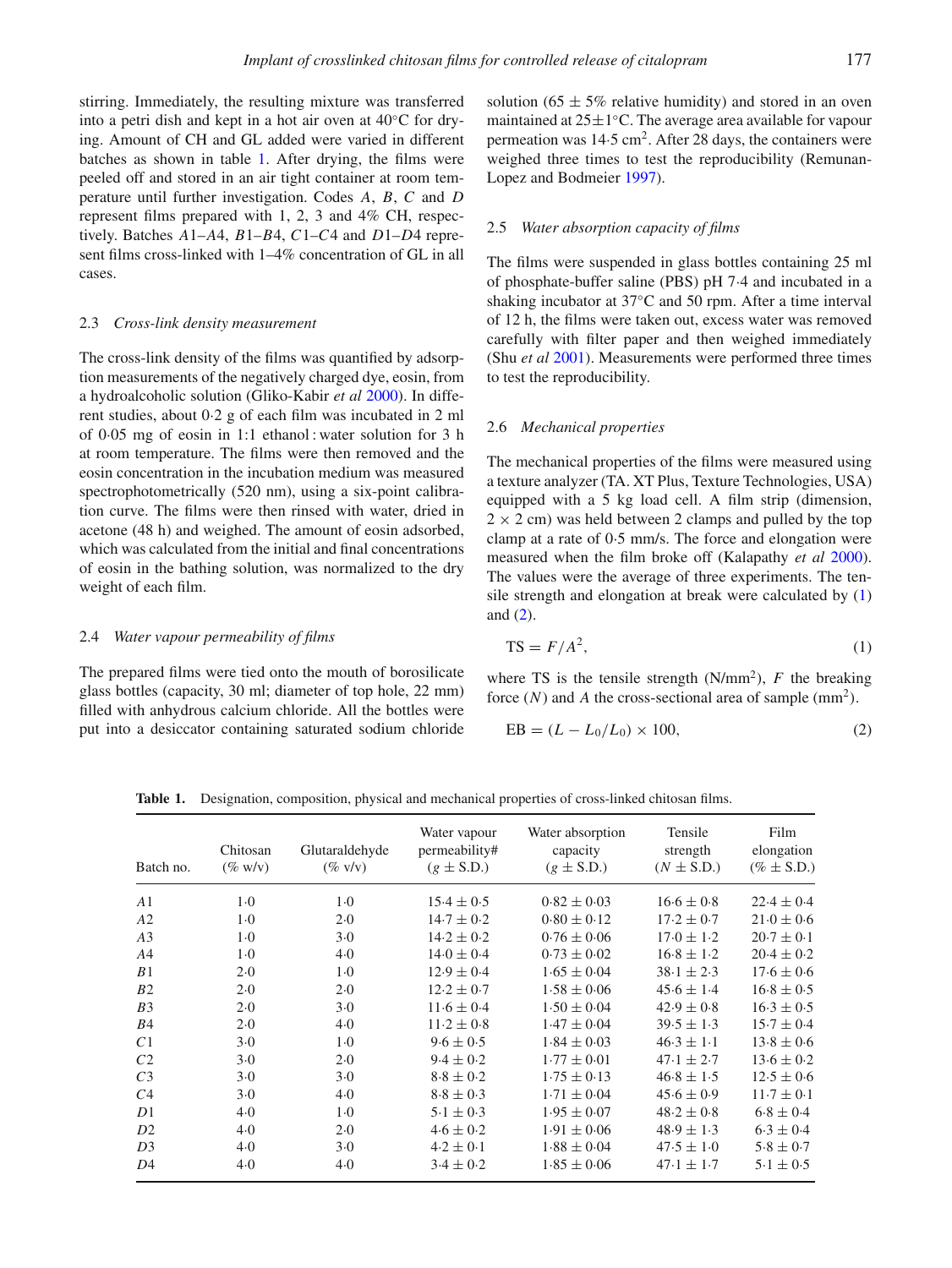where EB is the elongation at break (%), *L* the initial length (mm) and  $L_0$  the extended length (mm).

# 2.7 *In vitro drug release studies*

The drug release from cross-linked chitosan films was performed under the same conditions as described in the water absorption studies. At appropriate time intervals, the solutions were withdrawn and the content of the model drug were determined spectrophotometrically at a wavelength of 238 nm. An equal volume of the same dissolution medium was added back to maintain a constant volume. Maximum period of study was thirty days. *In vitro* release studies were performed for all the batches in PBS (pH 7·4) as in our future studies, selected formulations were implanted in intradermal region having pH 7·4.

## 2.8 *Kinetic analysis of drug release*

In order to have an insight into the mechanism of drug release behaviour of the cross-linked films, the power law model and Higuchi's model were fitted into the kinetic data of drug release. Power law model (Korsmeyer *et a[l](#page-7-33)* [1983\)](#page-7-33) (known as Korsmeyer–Peppas equation) can be expressed as:

$$
M_t/M_\infty = kt^n. \tag{3}
$$

According to Higuchi's [\(1963](#page-7-34)) model, an inert matrix should provide a sustained drug release over a reasonable period of time and yield a reproducible straight line when the fraction of drug released is plotted vs the square root of time. Higuchi's model can be expressed as:

$$
M_t/M_\infty = kt^{1/2},\tag{4}
$$

 $M_t$  is the amount of drug released in time '*t*',  $M_\infty$  corresponds to the total amount of drug released after an infinite time, *k* a constant related to the structural and geometric properties of the drug release system and *n* the diffusional exponent. The numerical value of *n* provides information about the mass transport mechanism for release studies. When  $n < 0.5$ , the solvent diffuses through and the drug is released from the polymeric matrix with a quasi-Fickian diffusion mechanism. An anomalous, non-Fickian drug diffusion occurs when the value of *n* lies between 0·5 and 1. If  $n \geq 1$ , a non-Fickian, case II or zero-order release kinetics can be observed.

## 2.9 *In vivo degradation study*

Batch *C*3 films (as in table [1\)](#page-2-0) selected on the basis of *in vitro* studies were subjected to *in vivo* studies in rabbits. Three male New Zealand albino rabbits weighing around 1·5–2·5 kg were used as animal models in these studies. The animals were caged separately and housed under environmentally controlled conditions like 37 ◦C temperature and

12 h lighting cycle. The animals were fed with a standard diet available commercially and had access to water.

Cross-linked chitosan films (Batch *C*3) were implanted subcutaneously in the thoracic region of the rabbits. On the day of implantation, the thoracic region was shaved with sterile blade and cleaned by alcohol swab. Implantation was conducted through incision in the thoracic region under local anesthetic condition with xylocaine injection. One sterile implant sample  $(4 \text{ cm}^2 \text{ film})$  was inserted at the subcutaneous site and the stitching was done using sterile needle and nylon thread. Following surgery, the rabbits were supervised until complete recovery from anesthesia and then normal diet was resumed. After 30 days, the specimen was retrieved, rinsed in water, dried and weighed (*W*rem). The extent of film degradation, in percent of initial amount (% remained), was calculated using the following equation:

% Remained =  $(W_{\text{rem}}/W_0) \times 100$ ,

where  $W_{\text{rem}}$  is the dry weight of the film debris retrieved at the end of the implantation study and  $W_0$  the initial dry weight of the film.

#### 2.10 *Histopathology study*

<span id="page-3-0"></span>The word histopathology is derived from two Greek words histos (tissue) and pathos (suffering). Histopathology is the examination of tissues from the body under a microscope to spot the signs and characteristics of changes in tissue configuration or disease. A histopathology report describes the tissue that has been sent for examination and what its features are under the microscope. Occasionally a histopathology report is also called a biopsy report.

<span id="page-3-1"></span>Histopathology study on rabbit was conducted in parallel to *in vivo* degradation study to determine formulation compatibility. On the day of implantation of film, when incision was given in the thoracic region of the rabbit, a tissue sample was taken from subcutaneous site (the same site where implant was inserted afterwards) with no. 5 skin punch biopsy stainless steel forceps and sent for histopathology study.

After 30 days, when the implant specimen was retrieved, one more tissue biopsy sample was taken from the same site and sent for histopathology study.

# **3. Results and discussion**

Smooth, clean, firm and tough films of ∼1 mm thickness are obtained using different concentrations of CH (containing CTP) and cross-linked with varied amounts of GL.

#### 3.1 *Cross-link density measurement*

In batches containing 1–4% CH, increasing amounts of GL are used to prepare a series of CH films with different crosslinking densities that are characterized by eosin adsorption.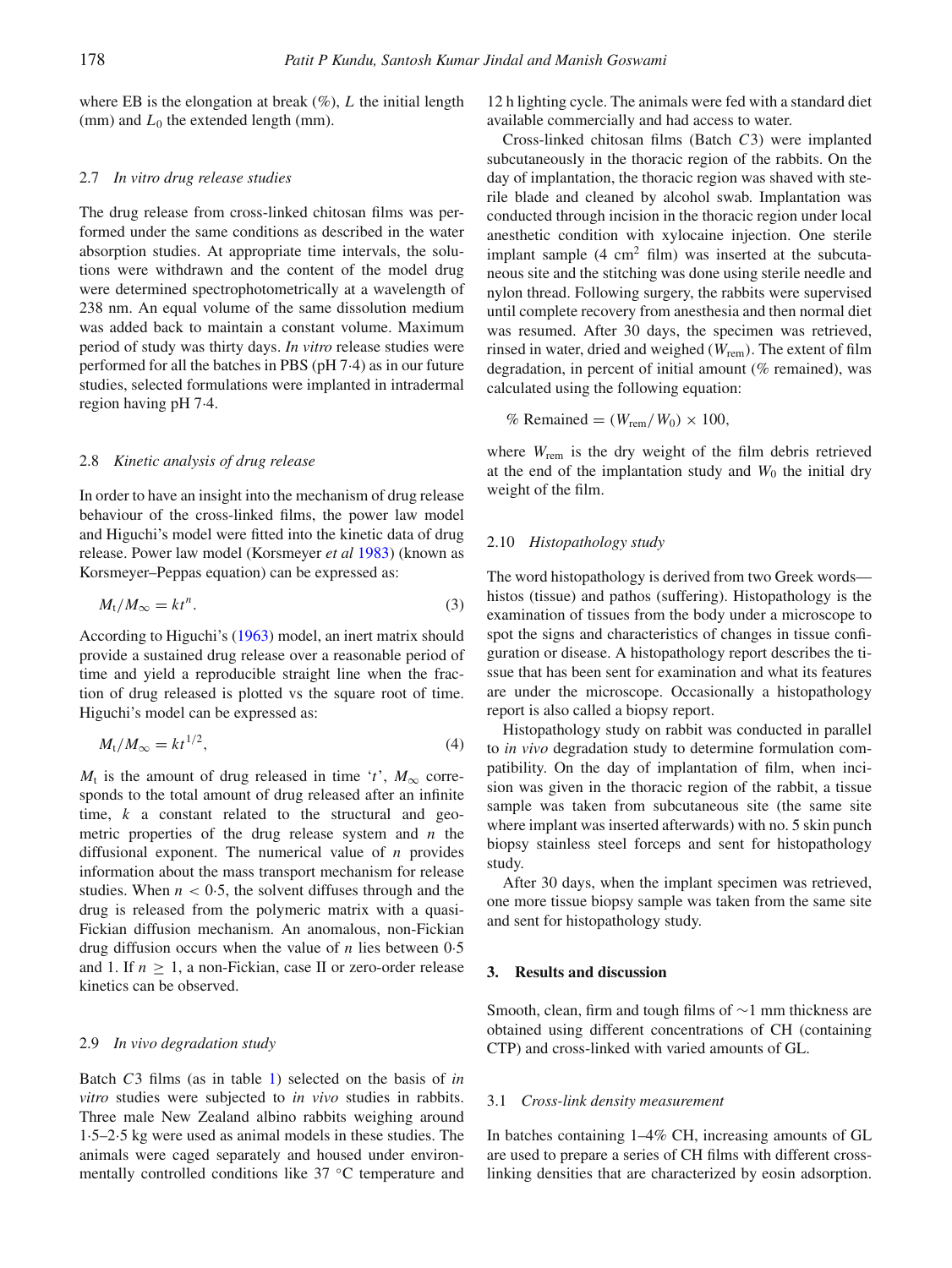The more crosslinked chitosan film has less active site (i.e amine group) for adsorption of eosin. In figure [1,](#page-4-0) the concentration of eosin adsorbed is plotted against the concentration of glutaraldehyde used for crosslinking of the films. From the figure, it is observed that the amount of eosin adsorbed is inversely proportional to the relative amount of GL used for cross-linking. The study indicates that in case of films prepared with 1% and 2% CH, the reaction reached its end-point at 2% GL concentration. In case of films containing 3% and 4% CH, eosin adsorption decreases with an increase in GL concentration from 1 to 4%. This may be due to the reason that in case of films containing 1% and 2% CH, the binding sites  $(-NH<sub>2</sub>)$  get saturated with 2% GL. Therefore, further increments in GL do not show any significant effect. On the other hand, in case of 3% and 4% CH, sufficient –NH2 groups are available for binding with GL up to its 4% concentration, thereby increasing cross-link density with an increase in GL concentration.

# 3.2 *Physical and mechanical properties of cross-linked chitosan films*

As shown in table [1,](#page-2-0) water vapour permeability values of films vary between 3·4 and 15·4 g, water absorption capacity from 0·73 to 1·95 g, tensile strength values from 16·6 to 48·9 N and elongation at break values range from 5·1 to 22·4%. Water vapour permeability of the films is significantly decreased with an increase in concentration of CH in the formulation. This is due to the reason that as the concentration of CH increases (for films of same thickness), void volume of the film decreases, toughness increases and so, the permeation of water vapours through the film decreases. Besides this, the amount of cross-linking agent GL is also found to be an effective parameter for controlling the permeability. For batches with the same concentration of CH, the water vapour permeability decreases with an increase in GL concentration. This is due to the reason that as the concentration of cross-linking agent increases (for films of the same CH concentration), the films become more firm, rigid and tough. Thus, the water vapour permeability through the films decreases. Water absorption capacity is affected by the same parameters that had an effect on the water vapour

<span id="page-4-0"></span>

Figure 1. Variation of eosin absorption with variation in crosslink density in terms of variable contents of glutaraldehyde in films.

permeability. Study indicates that water absorption capacity increases with increase in the concentration of chitosan in the film and decreases with increase in the amount of GL. This may be due to the reason that as the concentration of CH increases, toughness of the film increases, film becomes tortuous and the path of solvent through the film becomes nonlinear. Thus, less solvent oozes out through the film. Whereas, with increase in concentration of cross-linker, film becomes more firm, rigid and tough, which leads to decrease in water absorption capacity. Findings of this study demonstrate that with an increase in the concentration of CH, toughness of the film increases and so, the tensile strength increases, but on the other hand, elongation decreases. The effect of amount of GL on tensile strength of the films is such that as the amount of GL increases from 1% to 2%, tensile strength increases; but with still higher addition of GL (3 and 4%), tensile strength of the films decreases. From this study, it may be suggested that up to some extent, GL increases the tensile strength but afterwards it increases the brittleness of the film and so the strength decreases. Also the study indicates that elongation of the films decreases with increase in the amount of GL. This is due to the reason that with increase in concentration of GL, toughness and rigidity of the film increases and so, the elongation decreases.

## 3.3 *In vitro drug release studies*

*In vitro* release studies are performed in PBS pH 7·4 for all the batches and the percent cumulative release of the CTP over a period of time (in days) is shown graphically in figure [2.](#page-5-0) The study indicates that batches *A*1, *A*2, *A*3 and *A*4 films release about 95–97% of the drug in 6, 9, 9 and 10 days, respectively. In case of batches *B*1, *B*2, *B*3 and *B*4 films, about 95–97% of the drug is released in 11, 15, 17 and 17 days, respectively. In case of batches *C*1, *C*2 and *C*3 films, about 95–96% of the drug is released in 16, 21 and 27 days, respectively. In case of batch *C*4 film, 84·15% drug is released in 30 days. In case of batch *D*1 film, 94·65% of drug is released in 23 days. In batches *D*2, *D*3 and *D*4 films, the drug release in 30 days is  $80.47$ ,  $68.12$  and  $54.23\%$ , respectively. As per findings of the *in vitro* drug release studies, batches *A*1, *A*2, *A*3 and *A*4 films are not able to sustain the drug release for a prolonged time. The effect of cross-linking agent in these batches is such that an increase in GL concentration from 1 to 2% can prolong the drug release, but further increments of GL do not show any significant effect. Batches *B*1, *B*2, *B*3 and *B*4 films can sustain the drug release for somewhat longer time, but still not desirable. In these batches, the drug release time increases with increasing GL concentration from 1 to 3%. Further increments of GL do not show any significant effect. Films of batches *C*1, *C*2, *C*3 and *C*4 can sustain the drug release for a prolonged time and as the concentration of GL increases from 1 to 4%, drug release time increases. In batches *D*2, *D*3 and *D*4 films, the drug release is sustained to that extent that the nearly complete drug release  $(>94\%)$  is not obtained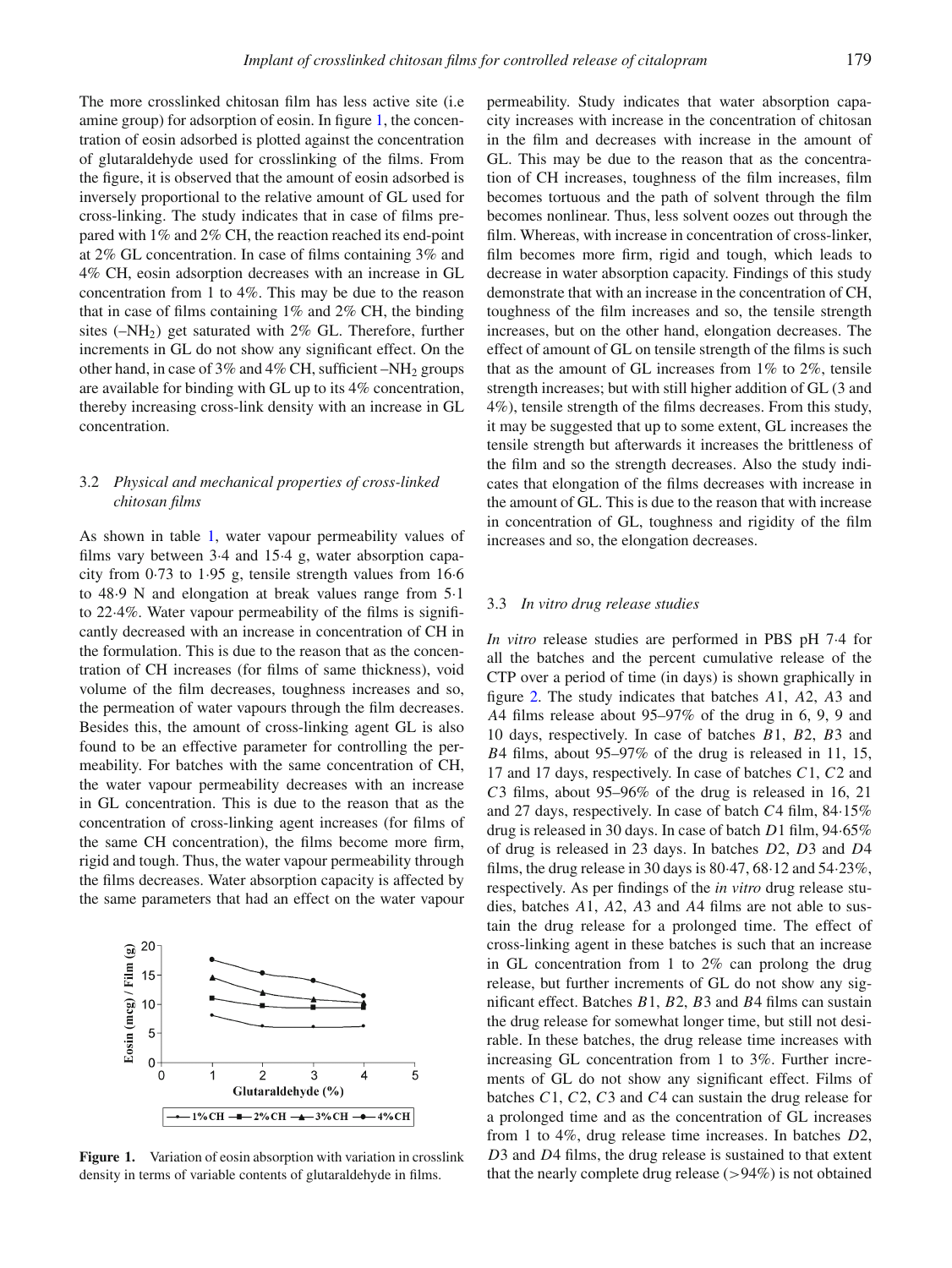even after desired thirty days. In batches *D*1 to *D*4, as the concentration of GL increases from 1 to 4%, drug release time increases. For films containing the same concentration of CH and cross-linked with varying concentrations of GL and *vice versa*; with increase in concentration of GL, the diffusion of drug through the films decreases and thereby, the release rate of drug decreases. So, *in vitro* drug release studies indicate that batches *C*2, *C*3 and *D*1 films can sustain the drug release for a prolonged time along with releasing almost complete drug in desired time period. If we compare physical and mechanical properties of batches *C*2, *C*3 and *D*1 films, it can be seen that batches *C*2 and *C*3 films are having good tensile strength and sufficient water vapour permeability, water absorption capacity and elongation at break values. Batch *D*1 films are having good tensile strength and water absorption capacity, but the water permeation and elongation at break value is very less. So, it can be concluded that batches *C*2 and *C*3 films are having desirable physical and

<span id="page-5-0"></span>

**Figure 2.** *In vitro* cumulative release of CTP (%) over a period of time (in days) for all batches in PBS pH 7·4. (**A**) for batches *A*1–*A*4, (**B**) for batches *B*1–*B*4, (**C**) for batches *C*1–*C*4 and (**D**) for batches *D*1–*D*4.

<span id="page-5-1"></span>

| <b>Table 2.</b> Results of drug release mechanism showing effect of chitosan concentration and degree of cross-linking |  |  |  |  |  |  |  |
|------------------------------------------------------------------------------------------------------------------------|--|--|--|--|--|--|--|
| calculated from $(3)$ and $(4)$ .                                                                                      |  |  |  |  |  |  |  |

|                |                  |                  | Power law model<br>$(M_t/M_0 = kt^n)$ |                |                  | Higuchi model<br>$(M_t/M = kt^{1/2})$ |                  |
|----------------|------------------|------------------|---------------------------------------|----------------|------------------|---------------------------------------|------------------|
| Formulation    | $\boldsymbol{k}$ | $\boldsymbol{n}$ | S.D.                                  | $\overline{R}$ | $\boldsymbol{k}$ | S.D.                                  | $\boldsymbol{R}$ |
| A1             | 0.81             | 0.10             | $\pm 0.031$                           | 0.93           | 0.0378           | $\pm 0.038$                           | 0.97             |
| A2             | 0.76             | 0.11             | $\pm 0.024$                           | 0.92           | 0.0295           | $\pm 0.019$                           | 0.95             |
| A <sub>3</sub> | 0.74             | 0.12             | $\pm 0.008$                           | 0.98           | 0.0257           | $\pm 0.011$                           | 0.99             |
| A <sub>4</sub> | 0.74             | 0.12             | $\pm 0.009$                           | 0.99           | 0.0252           | $\pm 0.014$                           | 0.99             |
| B1             | 0.71             | 0.13             | $\pm 0.017$                           | 0.96           | 0.0238           | $\pm 0.018$                           | 0.96             |
| <i>B</i> 2     | 0.63             | 0.16             | $\pm 0.004$                           | 0.99           | 0.0181           | $\pm 0.007$                           | 0.98             |
| B <sub>3</sub> | 0.59             | 0.18             | $\pm 0.028$                           | 0.94           | 0.0155           | $\pm 0.023$                           | 0.98             |
| <i>B</i> 4     | 0.58             | 0.18             | $\pm 0.011$                           | 0.94           | 0.0151           | $\pm 0.023$                           | 0.96             |
| C <sub>1</sub> | 0.61             | 0.17             | $\pm 0.009$                           | 0.98           | 0.0160           | $\pm 0.015$                           | 0.96             |
| C <sub>2</sub> | 0.54             | 0.20             | $\pm 0.009$                           | 0.98           | 0.0124           | $\pm 0.014$                           | 0.99             |
| C <sub>3</sub> | 0.45             | 0.23             | $\pm 0.015$                           | 0.94           | 0.0102           | $\pm 0.020$                           | 0.97             |
| C <sub>4</sub> | 0.34             | 0.32             | $\pm 0.018$                           | 0.95           | 0.0078           | $\pm 0.013$                           | 0.97             |
| D <sub>1</sub> | 0.50             | 0.22             | $\pm 0.006$                           | 0.99           | 0.0093           | $\pm 0.009$                           | 0.98             |
| D2             | 0.41             | 0.26             | $\pm 0.013$                           | 0.92           | 0.0062           | $\pm 0.017$                           | 0.96             |
| D <sub>3</sub> | 0.30             | 0.35             | $\pm 0.016$                           | 0.94           | 0.0046           | $\pm 0.021$                           | 0.98             |
| D4             | 0.17             | 0.52             | $\pm 0.013$                           | 0.98           | 0.0019           | $\pm 0.016$                           | 0.99             |

S.D. stands for standard deviation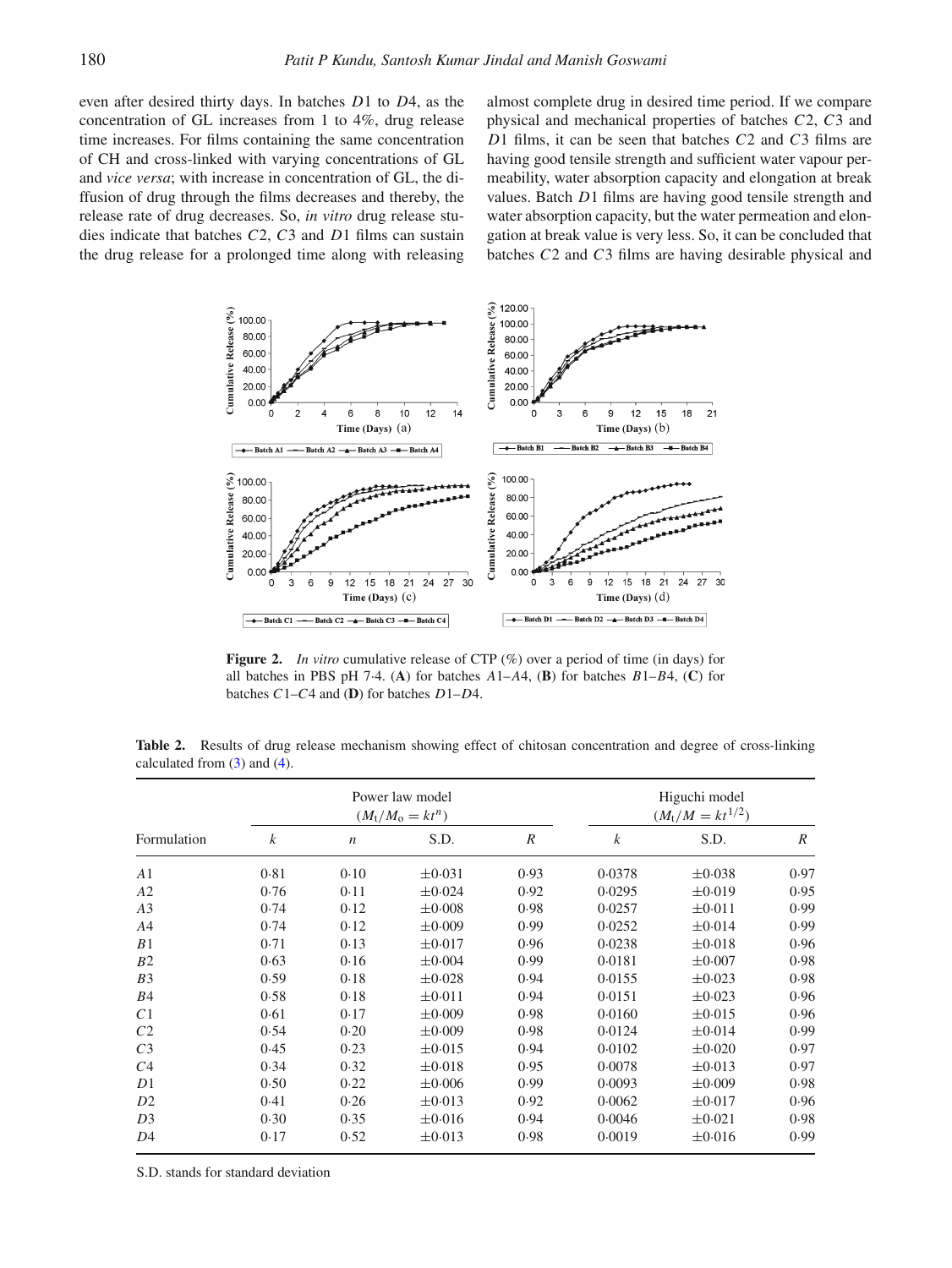| Rabbit no. | $W_0$<br>(gm) | $W_{\rm Rem}$<br>(gm) | Weight loss<br>$(\%)$ | Mean weight<br>$loss (\%)$ |
|------------|---------------|-----------------------|-----------------------|----------------------------|
|            | 0.422         | 0.390                 | 7.5                   |                            |
| 2.         | 0.418         | 0.393                 | $6-0$                 | 7.16                       |
| 3.         | 0.425         | 0.391                 | 8.0                   |                            |

<span id="page-6-0"></span>**Table 3.** Weight loss (%) of implanted films.

mechanical properties (sufficient strength, water vapour permeation, water absorption capacity and elongation at break for implantation purpose) and desirable *in vitro* drug release (sustained and nearly complete release within 21–30 days).

#### 3.4 *Kinetic analysis of drug release*

Power law [\(3\)](#page-3-0) and Higuchi's model [\(4\)](#page-3-1) are used to analyse the drug release mechanism through the cross-linked CH films. The drug release through these films depends upon several factors, such as the nature and composition of the films synthesized, cross-link density, physical and mechanical properties of films. Drug release data is plotted in Korsemeyer's equation [\(3\)](#page-3-0) as log of cumulative percentage of drug released vs log of time. The values of *n* and *k* are determined by applying the linear regression method. The data for release mechanism for different formulations, along with the values of correlation coefficients, '*R*' are presented in table [2.](#page-5-1) The values of *k* and *n* are varying between 0·17 and 0·81 and 0·10 and 0·52, respectively. The value of *k* decreases with an increase in concentration of CH and GL (the crosslinker). On the other hand, the value of diffusional exponent, *n*, increases with an increase in concentration of CH and GL. For all the batches, except batch *D*4, the value of *n* is less than 0·5, which implies that the diffusional release mechanism for these batches is quasi-Fickian diffusion; whereas for batch *D*4, it is non-Fickian.

Higuchi's model [\(4\)](#page-3-1) describes the release of drug from an insoluble matrix as square root of time-dependent process. The constant, *k*, is calculated from the slope of the plot of cumulative drug released vs the square root of time. The value of *k* ranges between 0·009 and 0·038. The value of *k* decreases with an increase in the concentration of CH and GL.

So, the kinetic analysis of drug release indicates that the value of *k* decreases with increase in concentration of polymer and cross-linker used to formulate the films in case of both power level and Higuchi's models; whereas, the value of diffusional exponent, *n*, increases with increase in concentration of polymer and cross-linker. Data indicates that diffusional release mechanism for all the batches, except *D*4, is quasi-Fickian diffusion; whereas for batch *D*4, it is non-Fickian.

#### 3.5 *In vivo degradation study*

The % weight loss of the implanted films over 30 days of implantation in rabbits is reported in table [3.](#page-6-0) As only 7·16%

<span id="page-6-1"></span>

**Figure 3.** Histopathology slides (**a**) before and (**b**) after implantation (magnification,  $100 \times$ ) under an optical microscope for histopathological observations of tissue–polymer compatibility in rabbit at thoracic region.

mean weight loss of the implanted film was observed during *in vivo* degradation study, therefore, the study suggested that batch *C*3 films could maintain their integrity for desired time period during implantation.

# 3.6 *Histopathology study*

Histopathology slides of tissues before and after implantation are shown in figures [3](#page-6-1) and [4.](#page-7-35) Histopathology studies of the implants of selected batch films (batch *C*3) for film compatibility showed encouraging results depicting no evidence of any inflammation, any foreign body granuloma or any necrosis or hemorrhage. No changes in tissue configuration are seen before and after 30 days of implantation.